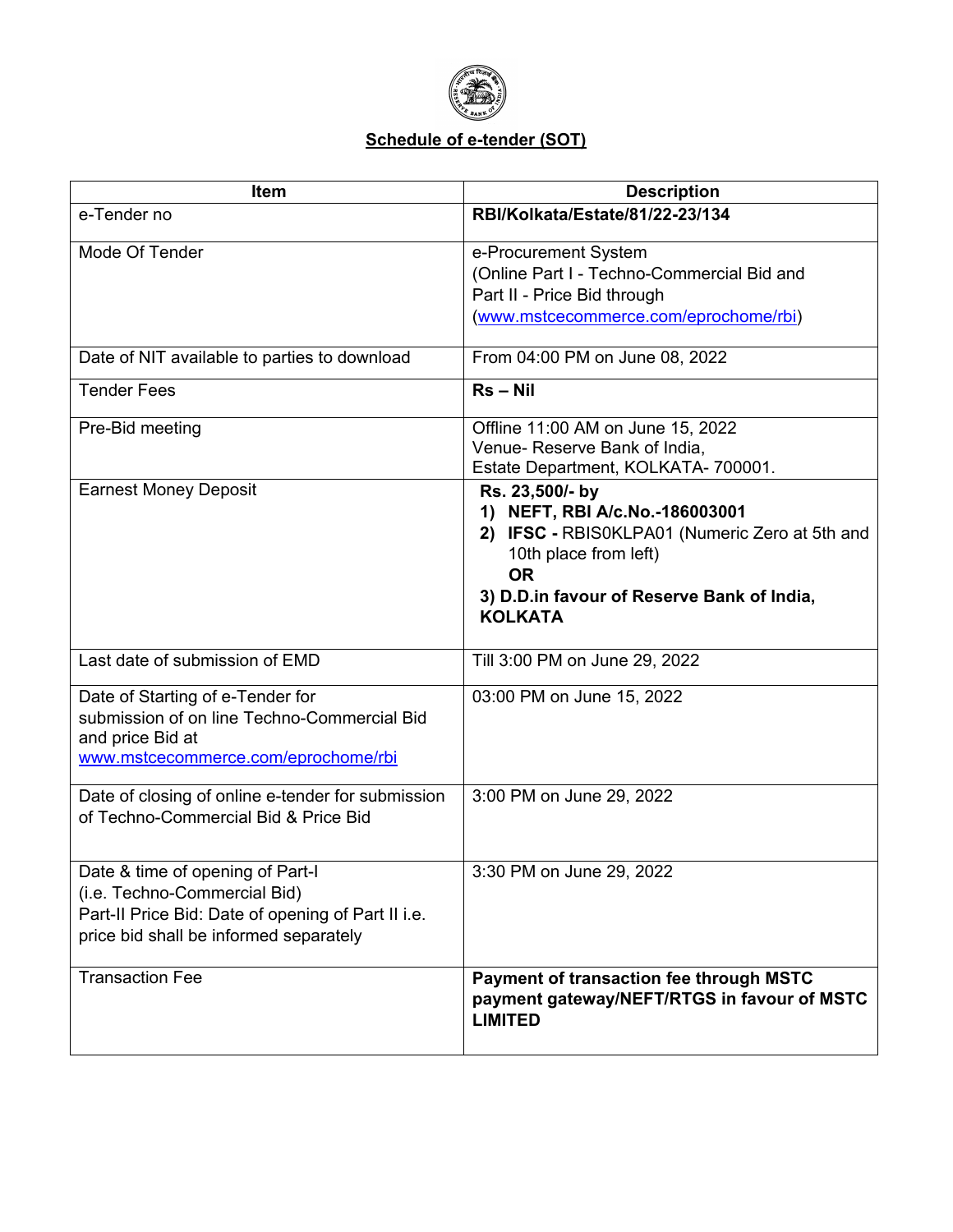#### **RESERVE BANK OF INDIA ESTATE DEPARTMENT KOLKATA**

#### **Tender Notice**

- 1. E-Tenders in two parts are invited from Bank's enlisted eligible category firm in the line. The work is estimated to cost Rs.11.75 lakh.
- 2. **All documents shall be uploaded on MSTC portal. Same will be downloaded after bid opening date for examination by the Bank. Those who do not upload the documents would not be considered for this tender process. Further, the contractor should submit the original of the documents to the Bank when demanded to qualify for further tendering process.**

The Earnest Money Deposit (EMD) in the form of DD/Irrevocable Bank Guarantee/proof paid by NEFT shall be submitted in sealed cover addressed by name to **The Regional Director, Estate Department, Reserve Bank of India, KOLKATA -700001** so as to reach up to **3:00 PM on June 29, 2022** superscripted as "Annual Maintenance Contract (Comprehensive) AMC for Room Air-Conditioners at BMOP and Bank colonies, KOLKATA."

- **3. Online tenders will be allowed to view /download to all firms from 4 PM of June 08, 2022 The firms which do not submit EMD will not be considered for opening of their tender Part-II**
- **i. The intending tenderer must have minimum 5 years of experience in carrying out Annual Maintenance Contract (Comprehensive) AMC for Room Air-Conditioners The similar work\* should have been completed on or before June 15, 2022**
- **ii. Should have service setup at KOLKATA & Certificate from the manufacturers / any other valid document in support of having a fullfledged service setup at the desired place should be enclosed.**
	- 4. The contractors shall upload the following information/documents on MSTC site to satisfy the Bank about their eligibility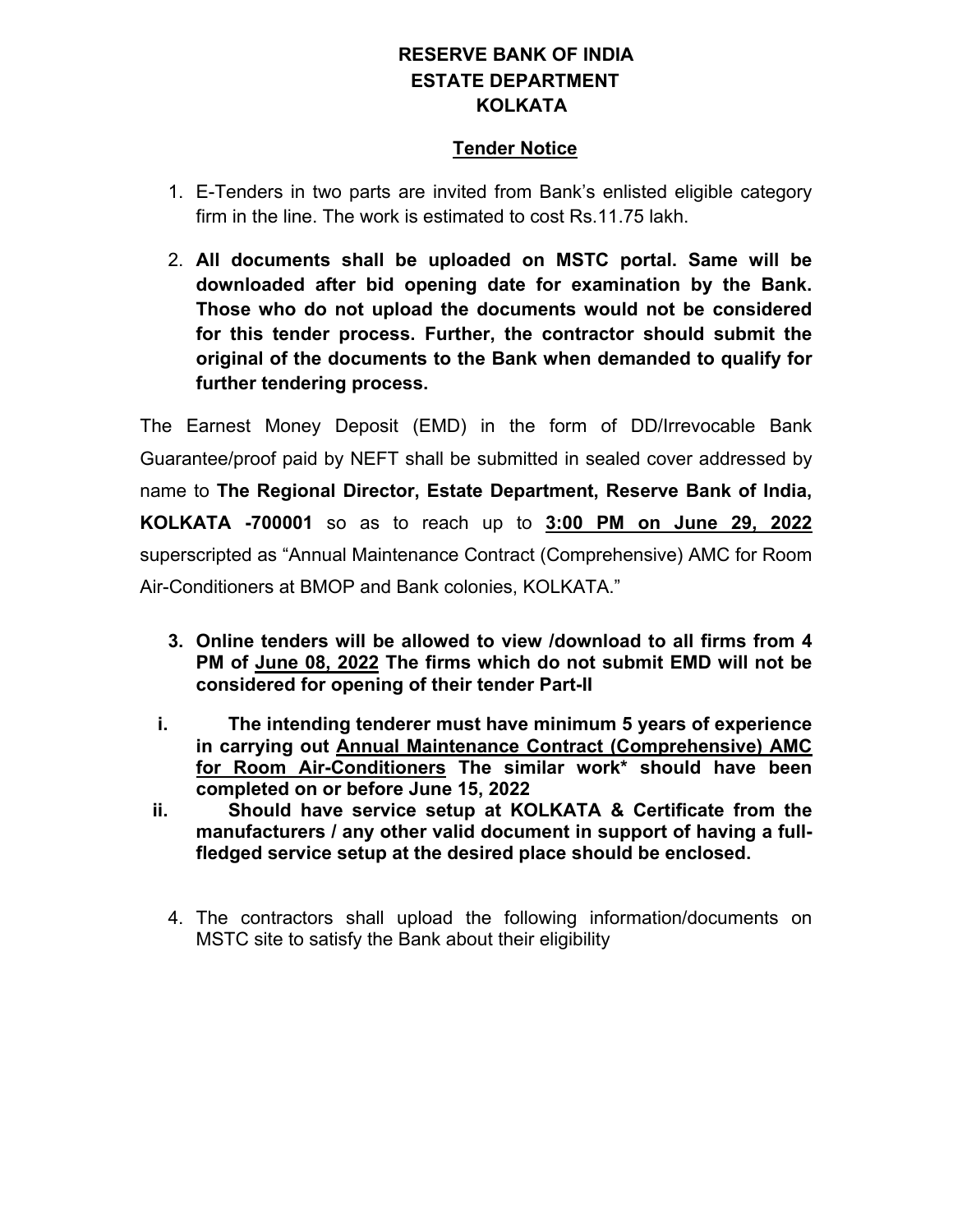| (a) | Composition of the<br>firm                                                                               | Full particulars (whether contractor<br>is<br>an<br>individual, or a partnership firm, or a company<br>etc.,) of the composition of the firm of contractors<br>in details should be submitted along with name(s)<br>and address (es), of the partner's copy of the<br>Articles of Association/ Power of Attorney/other<br>relevant document.                                                                                                                                                                                                                                                    |
|-----|----------------------------------------------------------------------------------------------------------|-------------------------------------------------------------------------------------------------------------------------------------------------------------------------------------------------------------------------------------------------------------------------------------------------------------------------------------------------------------------------------------------------------------------------------------------------------------------------------------------------------------------------------------------------------------------------------------------------|
| (b) | Work experience &<br>Completion of similar<br>works of specified<br>value during the<br>specified period | detailed work<br>of the<br>orders<br>for<br>Copies<br>the qualifying<br>works (4(i) and<br>4(ii) above)<br>indicating date of award, value of awarded work,<br>time given for completing the work, etc. and the<br>corresponding completion certificates indicating<br>actual date of completion and actual value of<br>executed similar works should be enclosed in<br>proof of the work experience. The details along<br>documentary evidence<br>with<br>of<br>previous<br>experience, if any, of carrying out works for the<br>Reserve Bank of India at any Centre, should also<br>be given. |
| (c) | Turnover                                                                                                 | Audited financial statements for last three<br>financial years i.e. 2019-20, 2020-21 and 2021-22<br>certificate<br>along<br>with<br>of<br><b>Chartered</b><br>a<br><b>Accountant</b> indicating the turnover for these<br>financial years.                                                                                                                                                                                                                                                                                                                                                      |
| (d) | Credit worthiness of<br>the contractor and<br>their turnover during<br>the specified period              | the<br>of<br>Tax<br>Clearance<br>Copies<br>Income<br>Certificates/Income Tax Assessment Orders along<br>with the latest final accounts of the business of the<br>duly certified<br>contractor<br>by<br>Chartered<br>a<br>Accountant should be enclosed in proof of their<br>creditworthiness and turnover for last three years.                                                                                                                                                                                                                                                                 |
| (e) | Name(s) and<br>address(es) of the<br>Bankers and their<br>present contact<br>executives                  | Information about<br>the<br>Written<br>names<br>and<br>addresses of their bankers along with full details,<br>names, postal addresses, e-mail<br>like<br>IDs,<br>telephone (landline and mobile) nos., fax nos.,<br>etc. of the contact executives (i.e. the persons<br>who can be contacted at the office of their<br>bankers by the Bank, in case it is so needed)<br>should be furnished.                                                                                                                                                                                                    |
| (f) | Details of bank<br>accounts                                                                              | Full particulars of their bank accounts, like<br>account no. type, when opened etc., should be<br>given.                                                                                                                                                                                                                                                                                                                                                                                                                                                                                        |
| (g) | Name(s) and<br>address(es) of the                                                                        | information<br>about<br>the<br>Written<br>names<br>and<br>addresses of their clients along with full details,                                                                                                                                                                                                                                                                                                                                                                                                                                                                                   |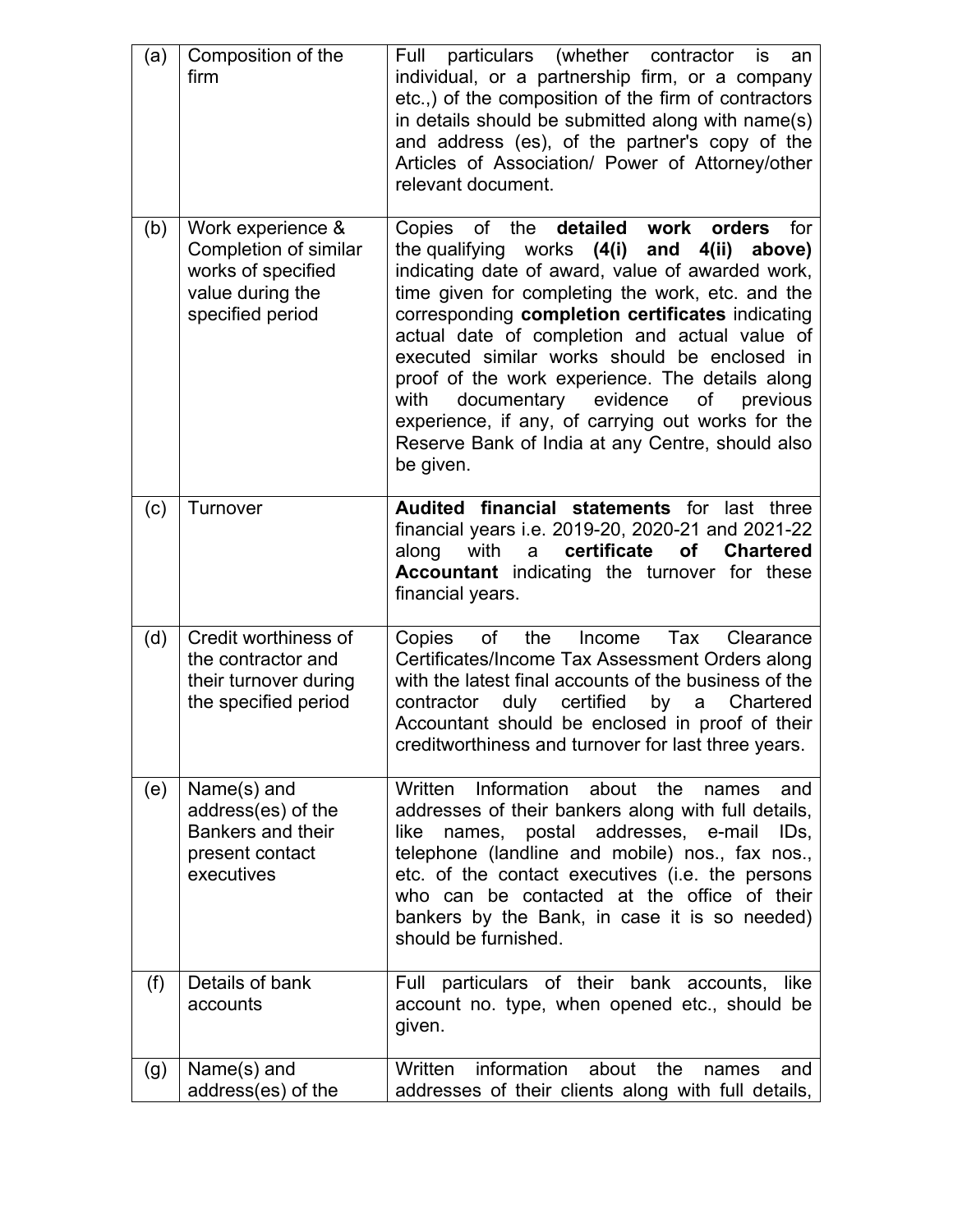|     | Clients and their<br>present contact<br>executives | like names, postal addresses, e-mail IDs,<br>telephone (landline and mobile) nos., fax nos.<br>etc., of the contact executives (i.e. the persons<br>who can be contacted at the office of their clients<br>by the Bank in case it is so needed) should be<br>furnished.                                                                                                             |
|-----|----------------------------------------------------|-------------------------------------------------------------------------------------------------------------------------------------------------------------------------------------------------------------------------------------------------------------------------------------------------------------------------------------------------------------------------------------|
| (h) | Details of completed<br>works                      | The client-wise names of work(s), year(s) of<br>execution of work (s), awarded and actual cost (s)<br>of executed work (s), completion time stipulated in<br>the contract (s) and actual time taken to complete<br>the work (s), Name(s) and full contact-details of<br>the officers/authorities/departments under whom<br>the work(s) was/were executed should<br>be<br>furnished. |
| (i) | <b>Details of Service</b><br>setup                 | Address and contact details of the service set up<br>at the place of proposed work or nearby metro for<br>rendering after sales service.                                                                                                                                                                                                                                            |

- 5. In the event of intending Tenderer's failure to satisfy the Bank; the Bank reserves the right to participate in tendering process.
- **6.** A pre-bid meeting (off-line mode) of the intending tenderers will be held **on June 15, 2022 at 11.00 AM** at Estate Department, Main Office Building, Reserve Bank of India, KOLKATA. The duly filled in tender documents shall be uploaded on MSTC site till **3:00 PM** on **June 29, 2022.**
- 7. (a) Tender forms can be downloaded for viewing from the website [www.mstcecommerce.com](https://www.mstcecommerce.com/) w.e.f. **June 08, 2022** from 4 PM.

(b) EMD of Rs.23,500/- (Rupees Twenty Three Thousand Five Hundred only) in the form of Demand Draft Favoring Reserve Bank of India payable at KOLKATA/ NEFT as per details in Annexure-L or an irrevocable Bank Guarantee issued by a scheduled Bank in the Bank's standard proforma which is available in the tender form (Annexure-J)

(c) Tenderers shall submit all the information and the documents as mentioned in Para 5 above

After examination, if any of the tenderer is not found to possess the required eligibility, their tenders will not be accepted by the Bank for further processing.

8. Part I of the tenders will be opened on-line at **3:00 PM on June 29, 2022** in the presence of the authorized representative of the tenderers who choose to be present. Part-II (Price bid) shall be opened of the eligible tenderer on a subsequent date which will be intimated to the tenderers in advance.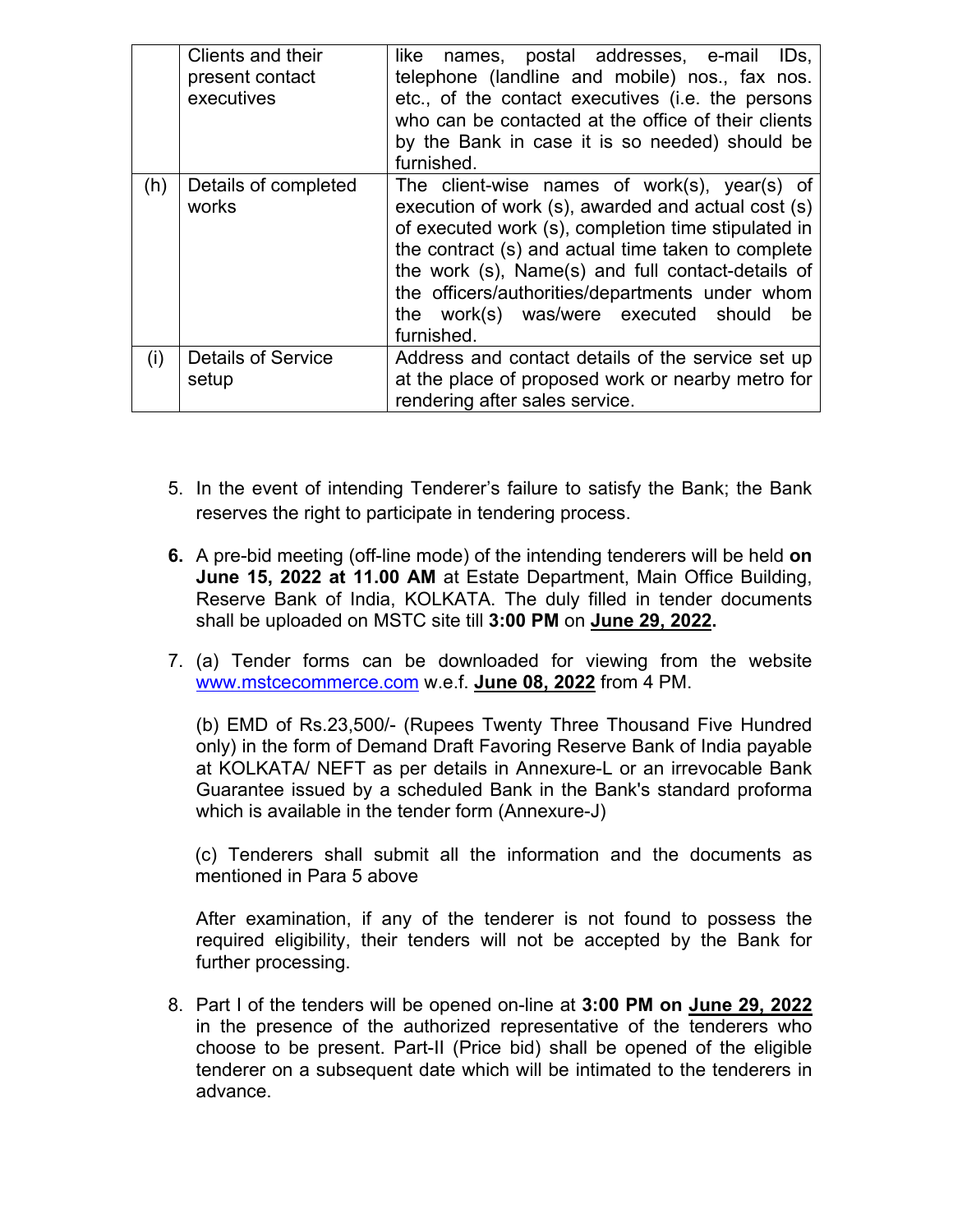- 9. The applicants/tenderers have to submit/upload Tender documents (Part-I & II) & other supporting documents, if any on MSTC portal.
- 10. The Bank is not bound to accept the lowest tender and reserves the right to accept either in full or in part any tender. The Bank also reserves the right to reject all the tenders without assigning any reason there for.

KOLKATA Date: June 08, 2022.

(Kolkata)

Regional Director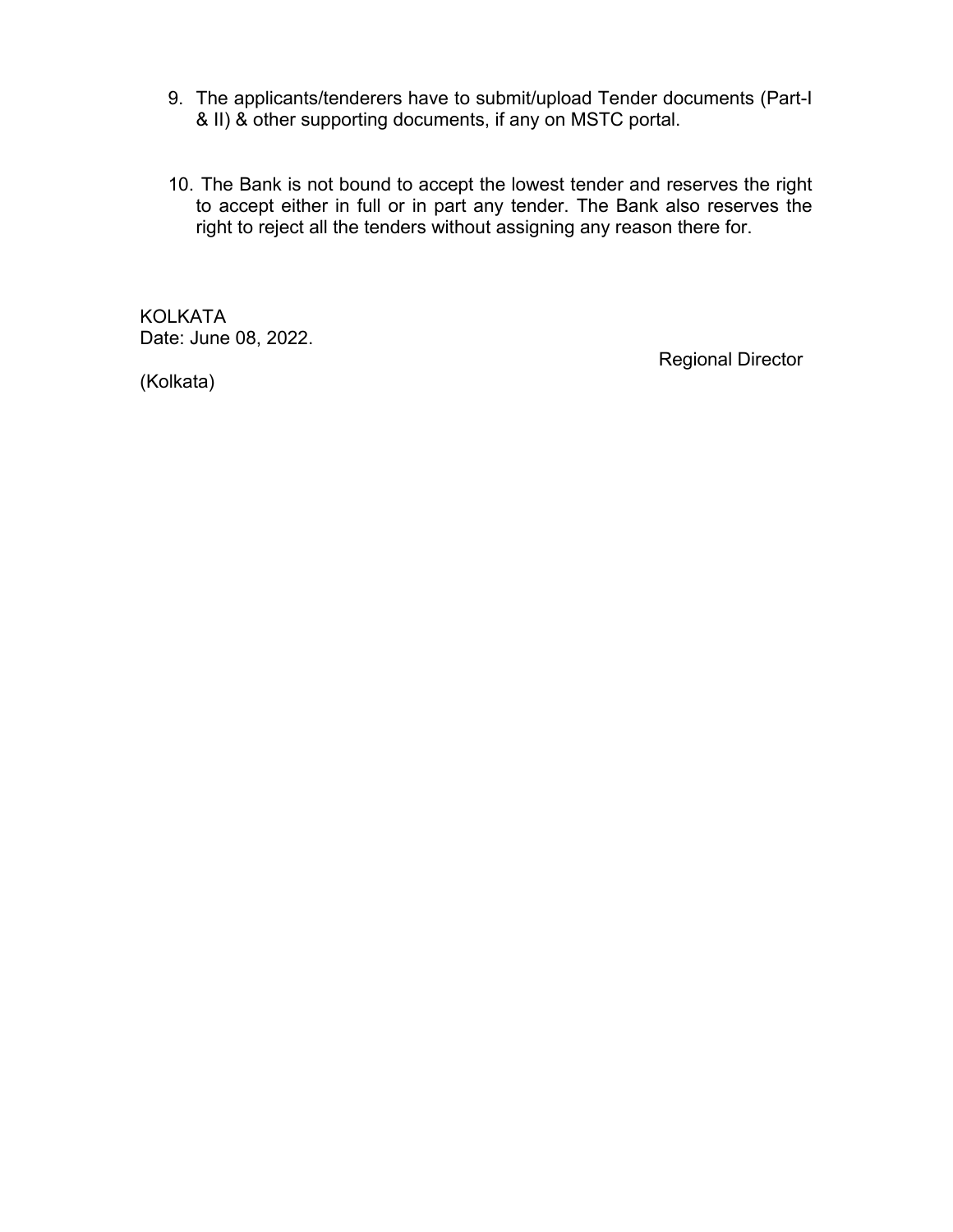# **Annual Maintenance Contract (Comprehensive) AMC for Room Air-Conditioners at BMOP and Bank colonies**

Name of the Tenderer - Reserve Bank of India

Address of the Tenderer - 15, N S Road

Kolkata-700001

Last date of Submission- June 29, 2022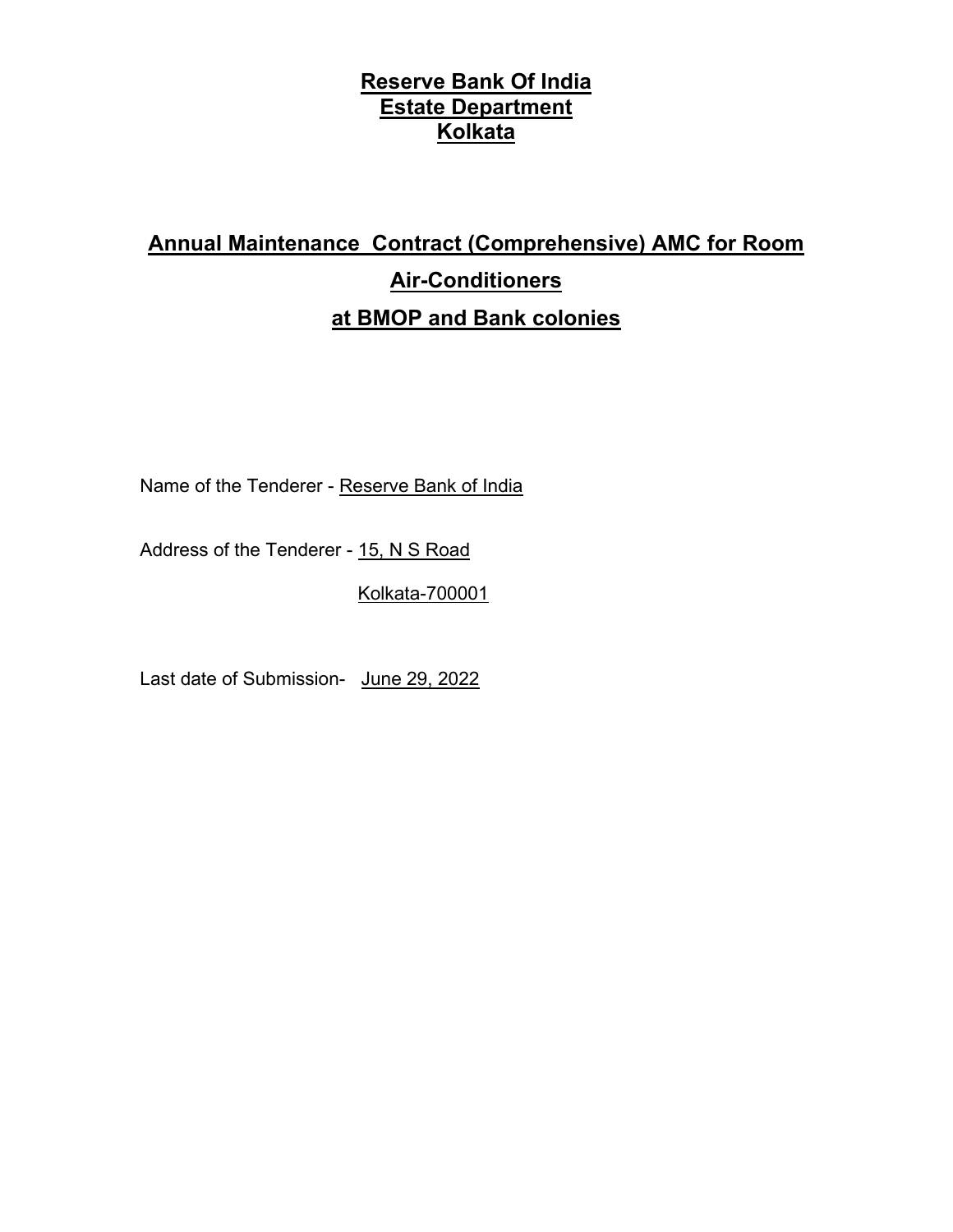Regional Director Date: ----------------------- Reserve Bank of India KOI KATA

Shri R.Kesavan **Place: -----------------------**

Dear Sir,

Having examined the drawings, specifications, designs and schedule of quantities relating to the works specified in the memorandum hereinafter set out and having visited and examined the installation site of the works specified in the said memorandum and having acquired the requisite information relating thereto as affecting the tender, I/We hereby offer to execute the works specified in the said memorandum within the time specified in the said memorandum at the rates mentioned in the attached Schedule of Quantities and in accordance in all respects with specifications, designs, drawings and instructions in writing referred to in articles of agreement, special instructions to the tenderers, general instructions to the tenderers and special conditions, conditions hereinbefore referred to, specifications, data sheet and schedule of quantities and with such materials as are provided for, by and in all other respects, in accordance with such conditions so far as they may be applicable.

| (a) | Description of works  | <b>Annual Maintenance Contract</b>   |  |  |
|-----|-----------------------|--------------------------------------|--|--|
|     |                       | (Comprehensive) AMC for Room Air-    |  |  |
|     |                       | <b>Conditioners at BMOP and Bank</b> |  |  |
|     |                       | colonies                             |  |  |
| (b  | <b>Estimated cost</b> | Rs 11,75,000/-                       |  |  |
| (c) | Mode of payment       | As per tender terms & Conditions.    |  |  |
| (d  | <b>Earnest Money</b>  | As per tender terms & Conditions.    |  |  |

#### **MEMORANDUM**

Should this tender be accepted, I/We hereby agree to abide and fulfill the terms and provisions of the said Conditions of Contract annexed hereto so far as they may be applicable or in default thereof to forfeit and pay to the Reserve Bank of India, the amount mentioned in the said conditions.

**The Tender (Part-I & Part-II) must be uploaded on MSTC Portal which contain all commercial terms and conditions, technical particulars and**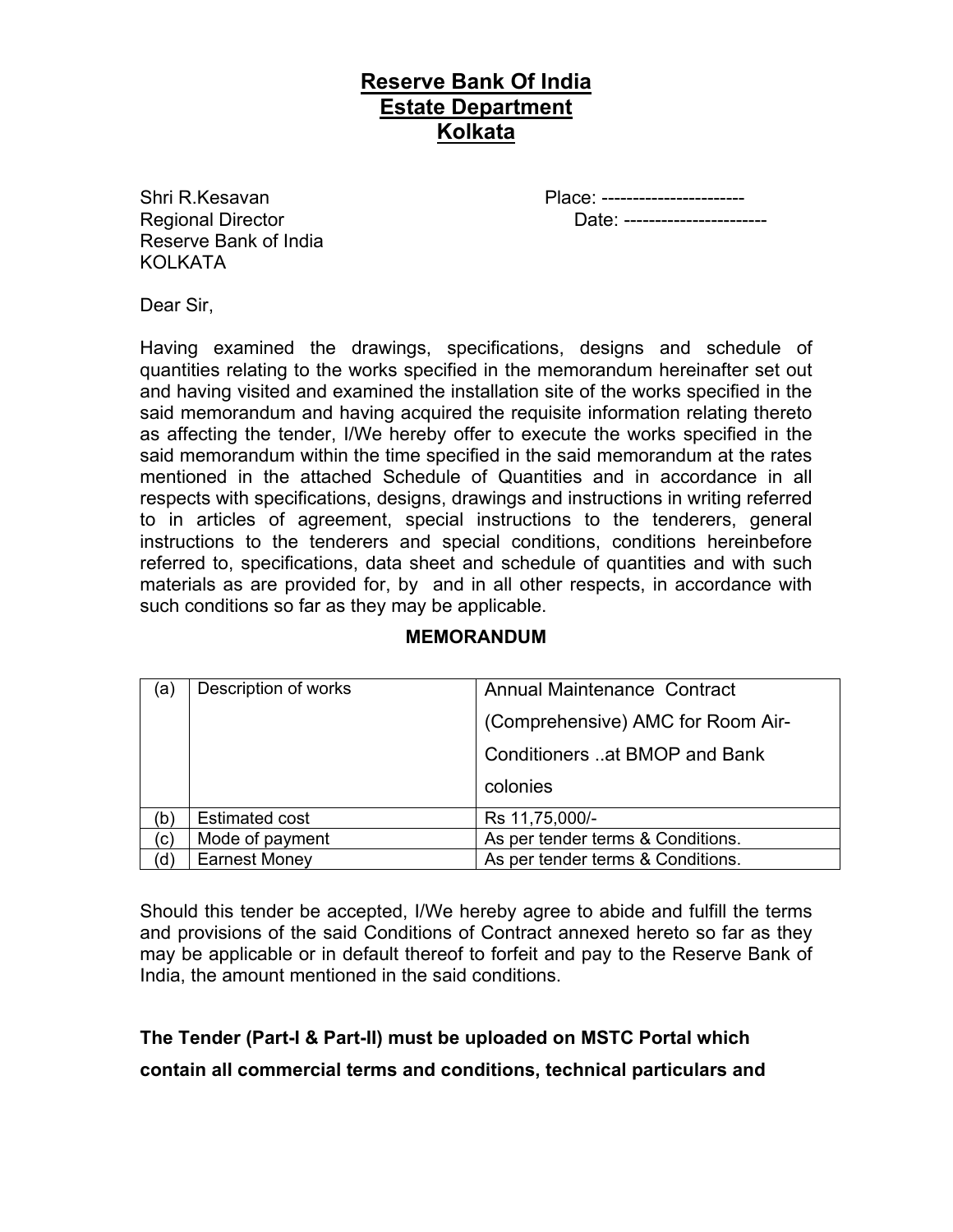**price bid in the Bank's Performa.** Comprehensive Annual Maintenance Contract (CAMC) for Room Air-Conditioners at BMOP and Bank colonies

The names of partners of our firm are

| (i)       |                                                        |                           |
|-----------|--------------------------------------------------------|---------------------------|
| (ii)      |                                                        |                           |
|           |                                                        |                           |
|           | Name of the partners of the firm<br>authorized to sign |                           |
|           |                                                        | Yours faithfully,         |
|           |                                                        |                           |
|           |                                                        | (Signature of Contractor) |
| Witnesses |                                                        |                           |
| (1)       | (Signature)<br><b>Address</b>                          |                           |
| (2)       | (Signature)<br><b>Address</b>                          |                           |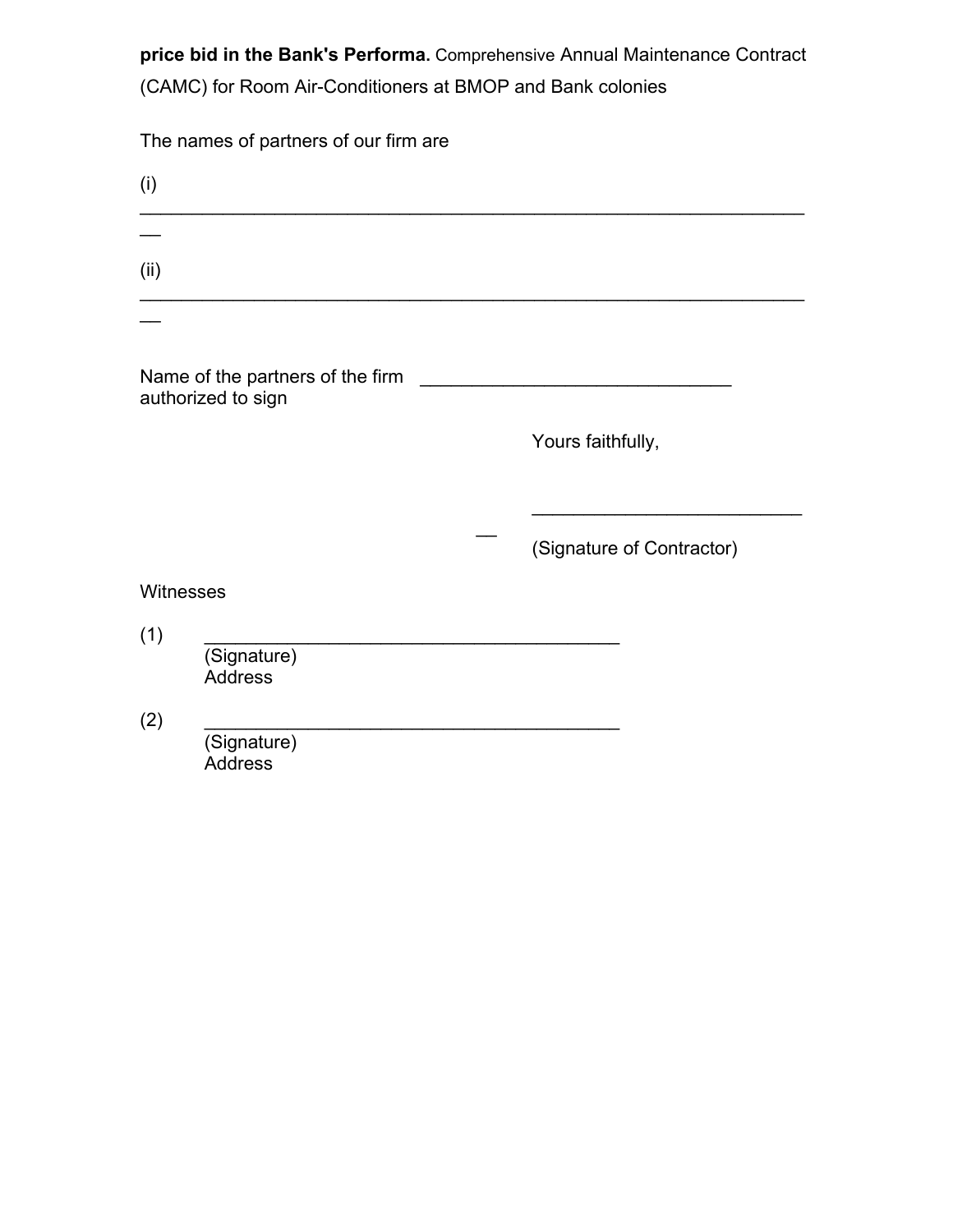## **Annual Maintenance Contract (Comprehensive) AMC for Room**

#### **Air-Conditioners with stabilizer**

#### **at BMOP and Bank colonies**

#### **A Commercial Conditions :**

- 1. Tender in **Sealed envelopes** containing all commercial terms and conditions, technical particulars and price offer (stated in figures and words) in the Bank's Performa are invited for Annual Maintenance Contract (Comprehensive) AMC for Room Air-Conditioners at BMOP and Bank colonies.
- 2. The tender envelope shall be submitted in sealed conditions super scribing "Annual Maintenance Contract (Comprehensive) AMC for Room Air-Conditioners at BMOP and Bank colonies" and addressed to Shri R.Kesavan, Regional Director, Reserve Bank Of India, Estate Department Kolkata so as to reach him not later than 15.00 hrs on **June 29, 2022**. The tender will be opened on the same day at 15:30 hrs.
- 3. The tenders shall be valid for acceptance by the Bank for a period of 90 days from the date of opening of tender.
- 4. The tendered should submit valid dealership authorization certificate for the work.
- 5. The rates quoted shall be firmed and for complete work, i.e. Comprehensive Annual Maintenance Contract (CAMC) for Room Air-Conditioners at BMOP and Bank colonies and shall include charges for all taxes, duties, levies consumables labor transport insurance for transit, packing, storage, etc. till the handing over to the Bank's concerned authority.
- 6. The material delivered on site shall be cover-all guaranteed against all types of defects for a period of one year from the date of handing over and defect(s) found within this period shall be rectified, the defective equipment if required to be replaced, shall be replaced by the contractor free of cost. During this period any type of break down calls shall be attended immediately without any extra claim & rectified within two hours in case of minor defects & in case of major defects within two days.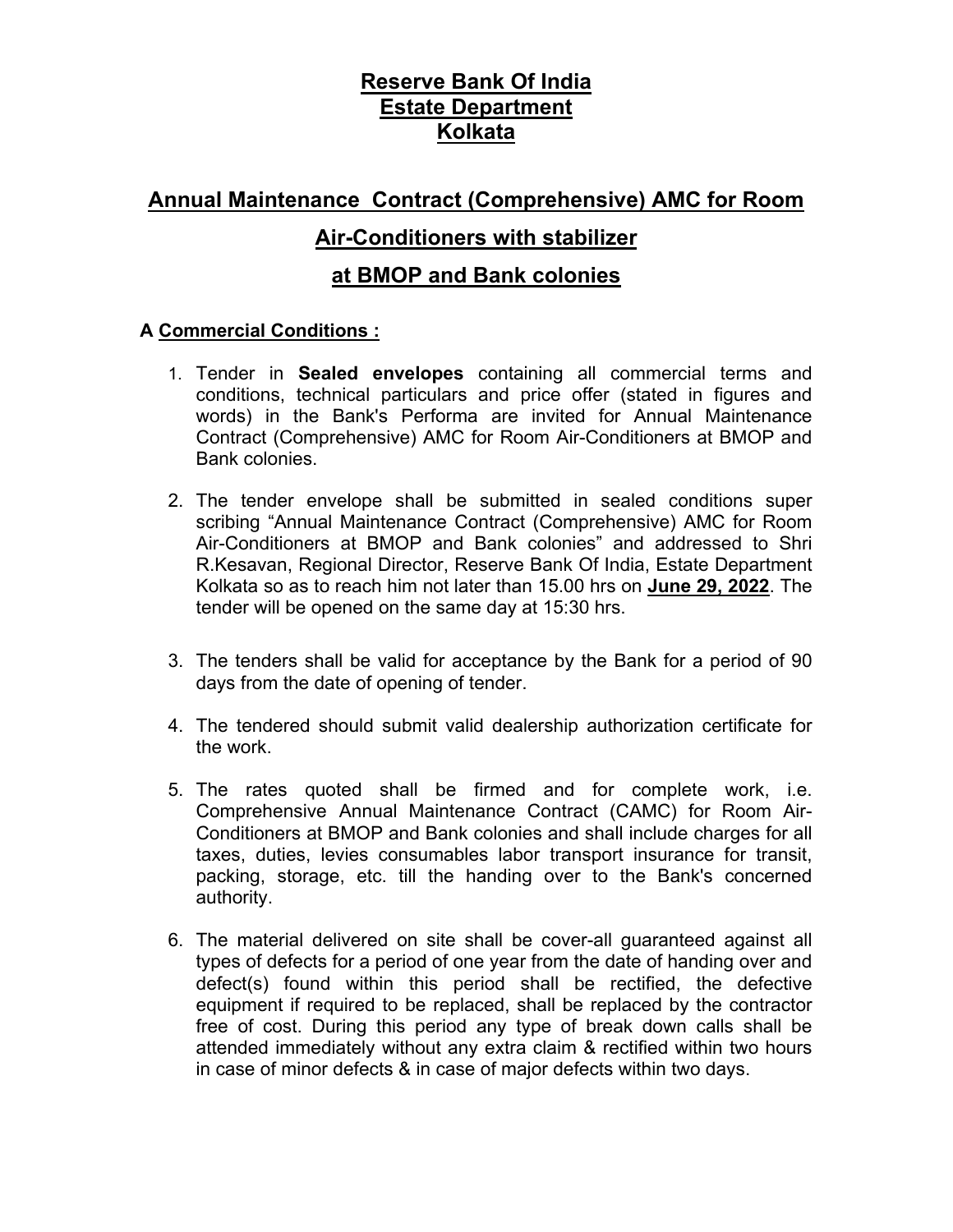- 7. Following terms of payments shall be applicable.
	- I. The payment will be made on quarterly basis. Quarterly bill has to be submitted by the contractor in duplicate for payment duly authenticated by concerned premises caretaker/ J.E within 15th of following quarter. The payment will be made after deducting the income tax and other recoveries, if any, for which the contractor has rendered his staff liable
	- II. From each bill a sum equal to 5% of the bill amount shall be deducted as security deposit for ensuring proper maintenence of AC's and carrying outs prescribed work. The amount so retained will not carry any interest and shall be paid to the contractor along with the payment of last quarter of AMC. If the the contractor fails to maintain the AC's properly with the instruction of the Bank for within a reasonable period as specified, the Bank at his discretion will forfeit the amount so retained with the Bank and terminatethe contract without assigning any reason any reference to the contractor. Bank's decision in this regard will be final and binding on the contractor and the contractor will not have any claim in this regard whatsoever it may be.
	- III. The payment of the bill will be made within one month, after its submission and on due certification by the concerned premises Care take. In case delay interest on bll amount  $@3\%$  will be made, on demand.
- 8. The schedule of quantities is only indicative. The bank reserves the right to increase or decrease the quantities for any items or to delete any item during execution based on site conditions. Similarly, the Bank reserves the right to alter the specifications.
- 9. The tenderer shall duly fill, counter sign with seal and return the tender documents issued by the Bank in a sealed envelope, otherwise tender will not be considered.
- 10. The Bank reserves the right to accept or reject any or all the tenders without assigning any reason thereof.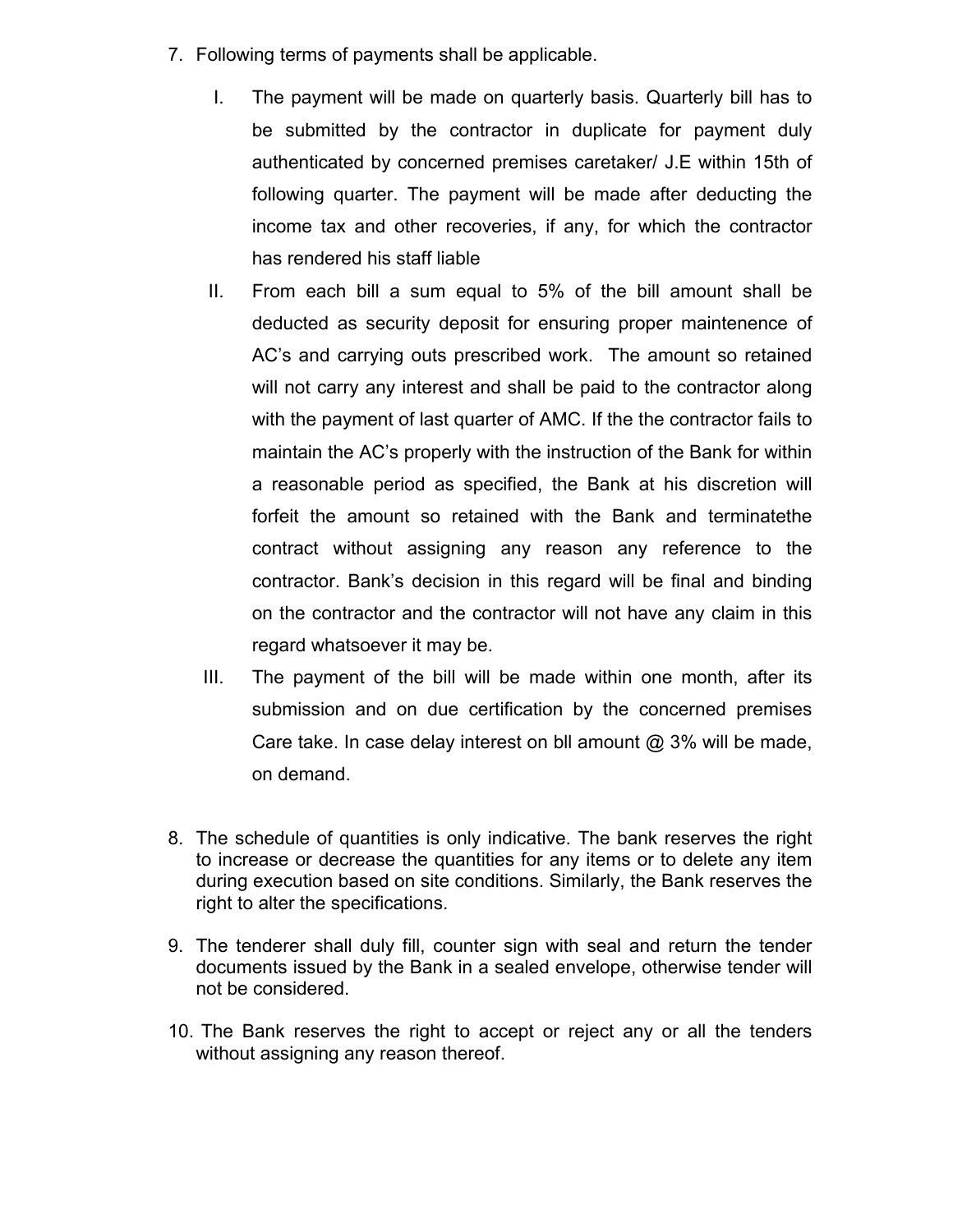- 11. The rate quoted shall be firm and inclusive of sale taxes, work contract tax, excise duty, octroi, and any other tax or duty applicable. VAT as applicable will be deducted from the bill amount.
- 12. Octroi exemption certificate will not be issued by Bank.
- 13. Firm is requested to visit the site & understood the scope of works before quoting their rates.
- 14. While execution of work, any damages caused by the contractor due to negligence of workers has to be done at contractor cost without any extra claim. If not, total expenditure will be recovered while settling the contractor's final bill.
- 15.The successful tenderer will have to deposit 2% of total value of the work towards Earnest Money Deposited by Demand Draft on a scheduled bank or in the form of Bank Guarantee of equal amount in favor of Reserve Bank of India, KOLKATA. Under no circumstances Earnest Money Deposit will be accepted in the form of fixed deposit receipts or insurance guarantee or cheque or cash. The earnest Money Deposit by the successful tenderer will be held by the Reserve Bank of India as security for the execution and due fulfillment of the contract. No interest shall be paid on the said earnest money deposit.
- 16.Rates shall be valid upto one year from the date of award of the contract.
- 17.On award of contract, contractor has to execute an agreement as per Bank's procedure within 10 days from the date of the work order.
- 18.Contractor have to provide an **skilled technecian & helper on regular basis** for inspection & maintenance of RACs during office hours and if required on saturday/ Sunday and holiday also.
- 19.The contractor has to submit the details of staff, photo identity proof, their qualification and experience of the staff before engaging them on work.
- 20.Cotractor's technicians have to visit Bank on daily basis & checked the all RAC installed in vital Areas i.e. CVPS, all coference rooms, Board Room including executive area, RD's cabin,CGM's cabin All server rooms etc & keep the same in healthy operation condition.
- 21.Contractor's staff should obtain the necessary entry pass from the competent authority before engaging on work. Only such staff will be engaged on duty . it will be the responsibility of the contractor to obtain such passes from competent authority as per RBI policy. Nothing shall be paid extra on this effect.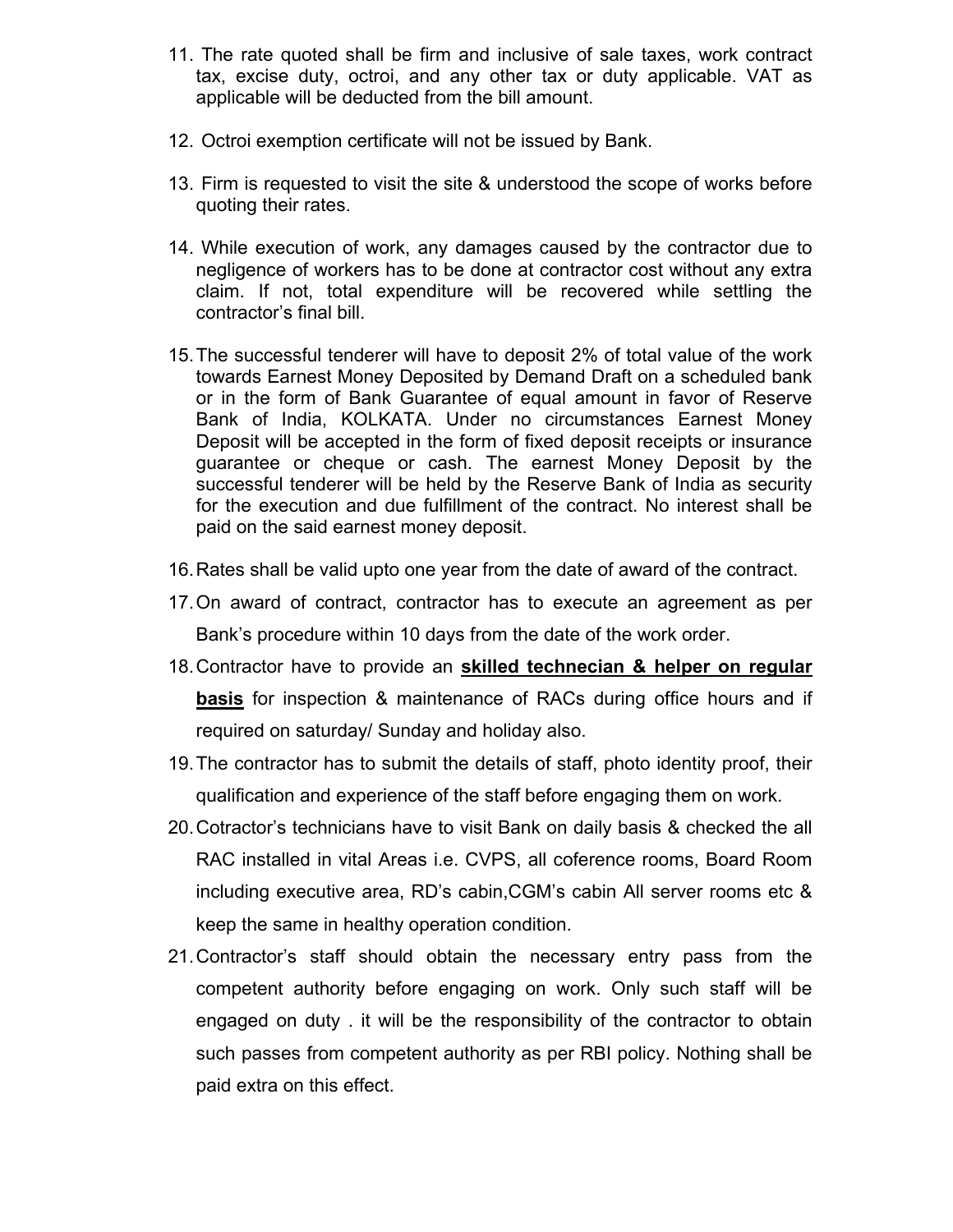- 22.All complain received over telephone / e-mail / fax / letter has to attended within Six hours or penalty of Rs 1000/- per day will be imposed till the complain is rectified.
- 23.Necessary standby arrangements like Compressor / stabilizer / Timers / spares required for repairs has to be maintained by the contractor as per need based solutions without claiming any extra charge.
- 24.The contractor has to supply the materials, if required as ordered by the engineer or his representative.
- 25.All Room AC's installed at BMOP & Colonnies have to be cleaned, serviced and necesary overhauling be done on quaterly basis to keep the machine operating absolutely trouble free.
- 26.Servicing of Room Air-Conditioners has to be submitted in writing to Bank's Engineer immediately for information & rectification date for consideration.
- 27.The Bank reserves the right to cancell any or whole tender without assigning any reason thereof.
- 28.Contractors are requested to visit the site & understood the scope of works before quoting their rates.
- 29.The quoted rates should be inclusive of provident fund, ESI, VATs and any other taxes, labour insurance, third party insurance etc. and shall remain firm throughout the contract period. Contract may be extended on mutual agreement.
- 30.Contractor shall be responsible for any damages caused to any equipments/building of RBI due to the negligence of the staff. The same will be made good by the contractor at his cost.
- 31.Any incident/mishap of contractor's staff shall be the contractor's responsibility.
- 32.Contractors will be bounded to follow the Labour Regulations and Abolition Act, 1970. Any violation for not following the labour laws shall be contractor's responsibility. A certificate to that effect shall be furnished by the contractor.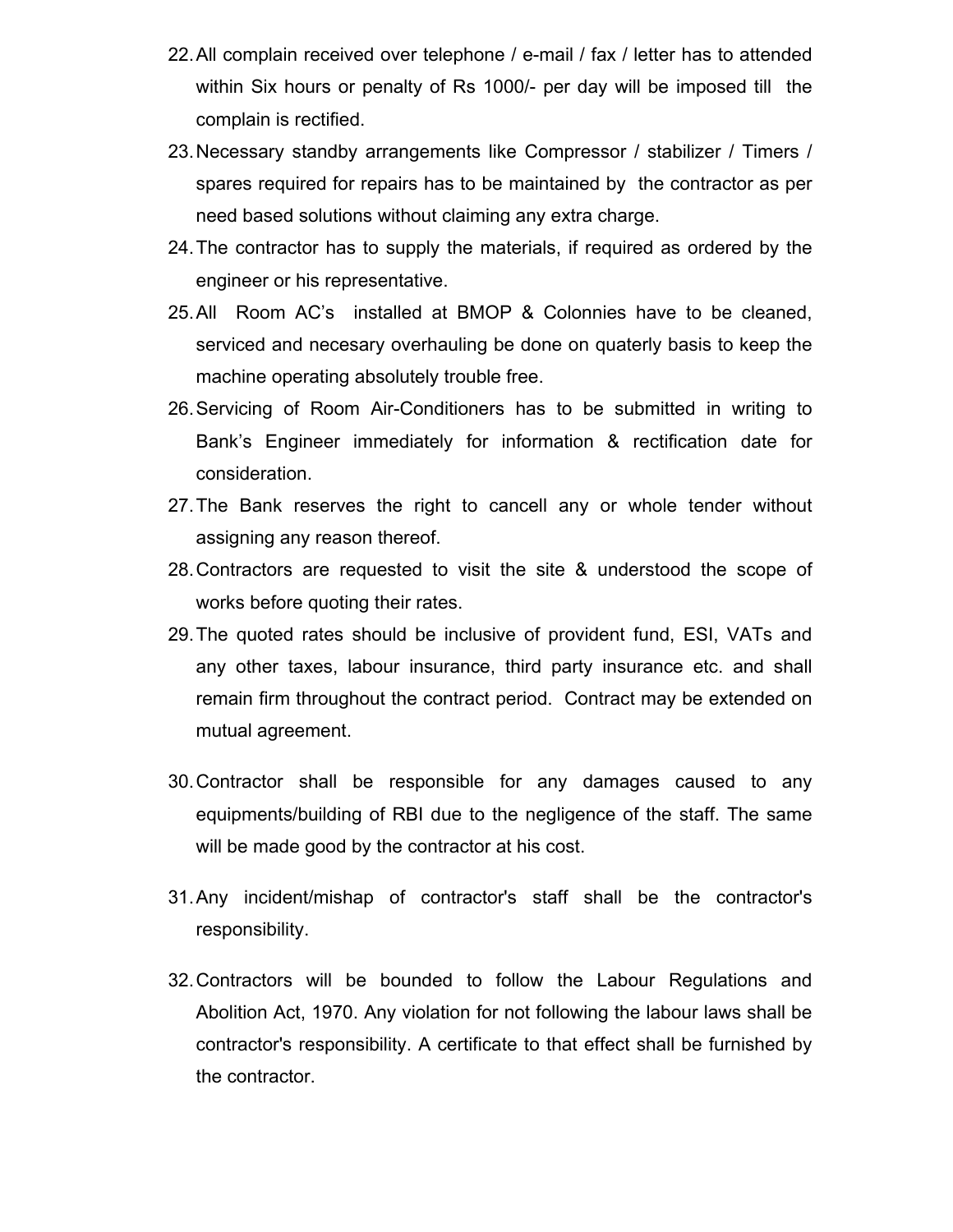- 33.If any worker engaged is found to be not suitable for the work, the contractor has to remove the person from the site immediately and has to depute his substitute Contractor himself or an experienced supervisor engaged by the contractor shall personally visit the installation under operation and exercise frequent checks, properly organizing the staff, follow-up action for day-to-day activity for which nothing shall be paid extra.
- 34.The Contractor shall not assign any sub-Contract to other firm. He shall not sublet any portion of the Contract except with the written consent of the Bank. In case of breach of these conditions, the bank may serve a notice in writing on the contractor reconsidering the Contract whereupon the security deposit shall stand forfeited to the Bank, without prejudice to his other remedies against the contractor.
- 35.The Contractor shall strictly comply with the provision of safety code annexed hereto.
- 36.The contractor must follow the instruction as directed by the Bank's engineer from time to time regarding proper maintenance of the AC's.

The above terms & conditions are acceptable to me / us.

Date

 Signature of the Place **Contractor** with seal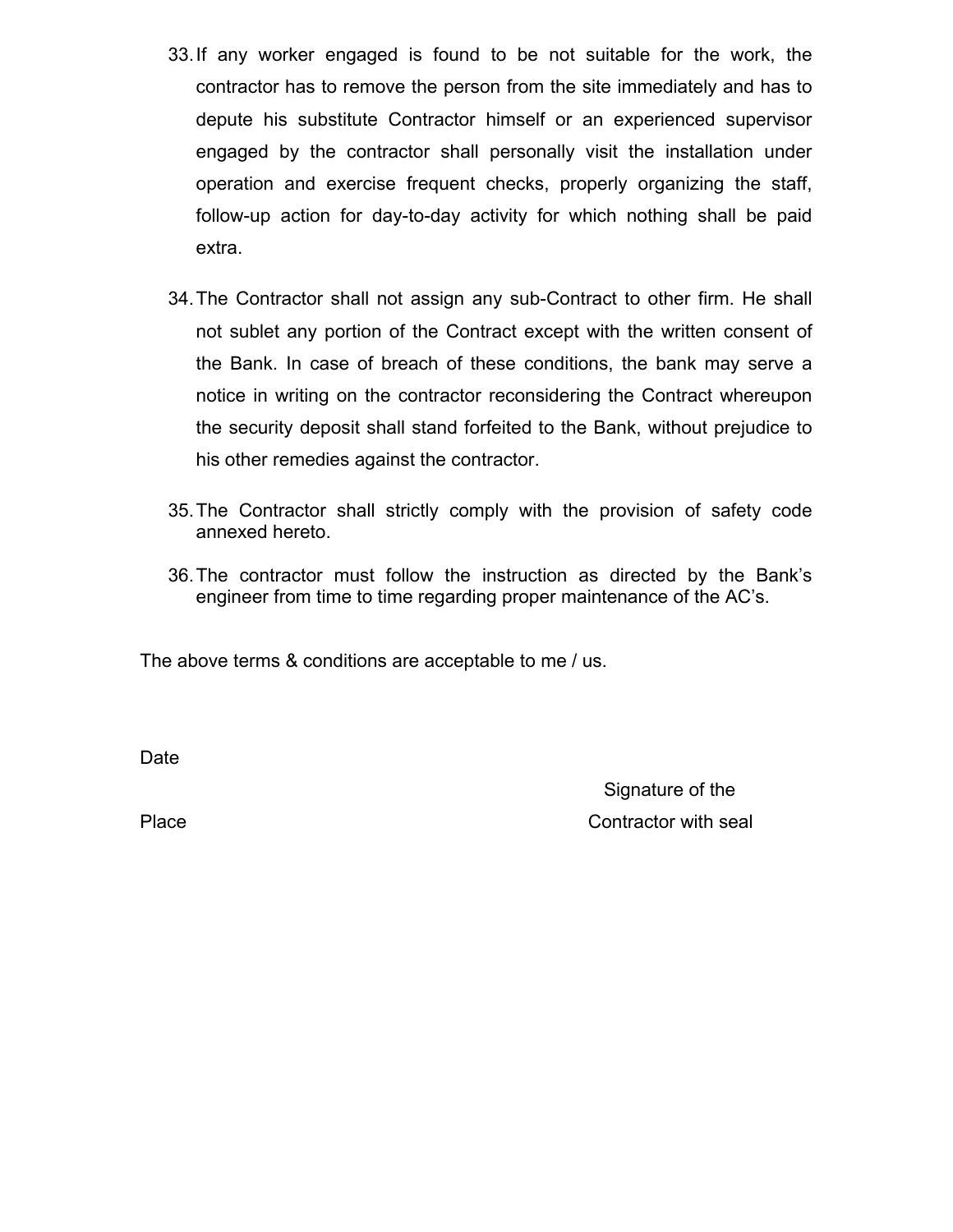#### **SAFETY CODE**

- 1 There shall be maintained in a readily accessible place first aid appliance including adequate supply of sterilized dressings and cotton wool.
- 2 An injured person shall be taken to a public hospital without loss of time, in cases where the injury necessitates hospitalization.
- 3 Suitable and strong scaffolds should be provided for workmen for all works that cannot safely be done from ground.
- 4 No portable single ladder shall be over **8 meters** in length. The width between the side rails shall not be less than 30cm. (clear) and the distance between two adjacent rungs shall not be more than 30 cm. When a ladder is used an extra mazdoor shall be engaged for holding the ladder.
- 5 The excavated material shall not be placed within 1.5 meters of the edge of the trench or half of the depth of trench whichever is more. All trenches and excavations shall be provided with necessary fencing and lighting.
- 6 Every opening in the floor of building or in a working platform shall be provided with suitable means to prevent the fall of persons or materials by providing suitable fencing or railing whose minimum height shall be one meter.
- 7 No floor, roof or other part of the structure shall be so overloaded with debris or materials as to render it unsafe.
- 8 Workers employed on mixing and handling materials such as asphalt, cement mortar, concrete and lime mortar shall be provided with protective footwear and rubber hand-gloves.
- 9 Those engaged in welding works shall be provided with welder's protective eye shields and gloves.
- 10 (i) No paint containing lead or lead products shall be used except in the form of paste or readymade paints.
	- (ii) Suitable facemasks should be supplied for use by the workers when the paint is applied in the form of spray or surface having lead paint is dry rubbed and scrapped.
- 11 Overalls shall be supplied by the Contractor to the painters and adequate facilities shall be provided to enable the working painters to wash during the periods of cessation of work.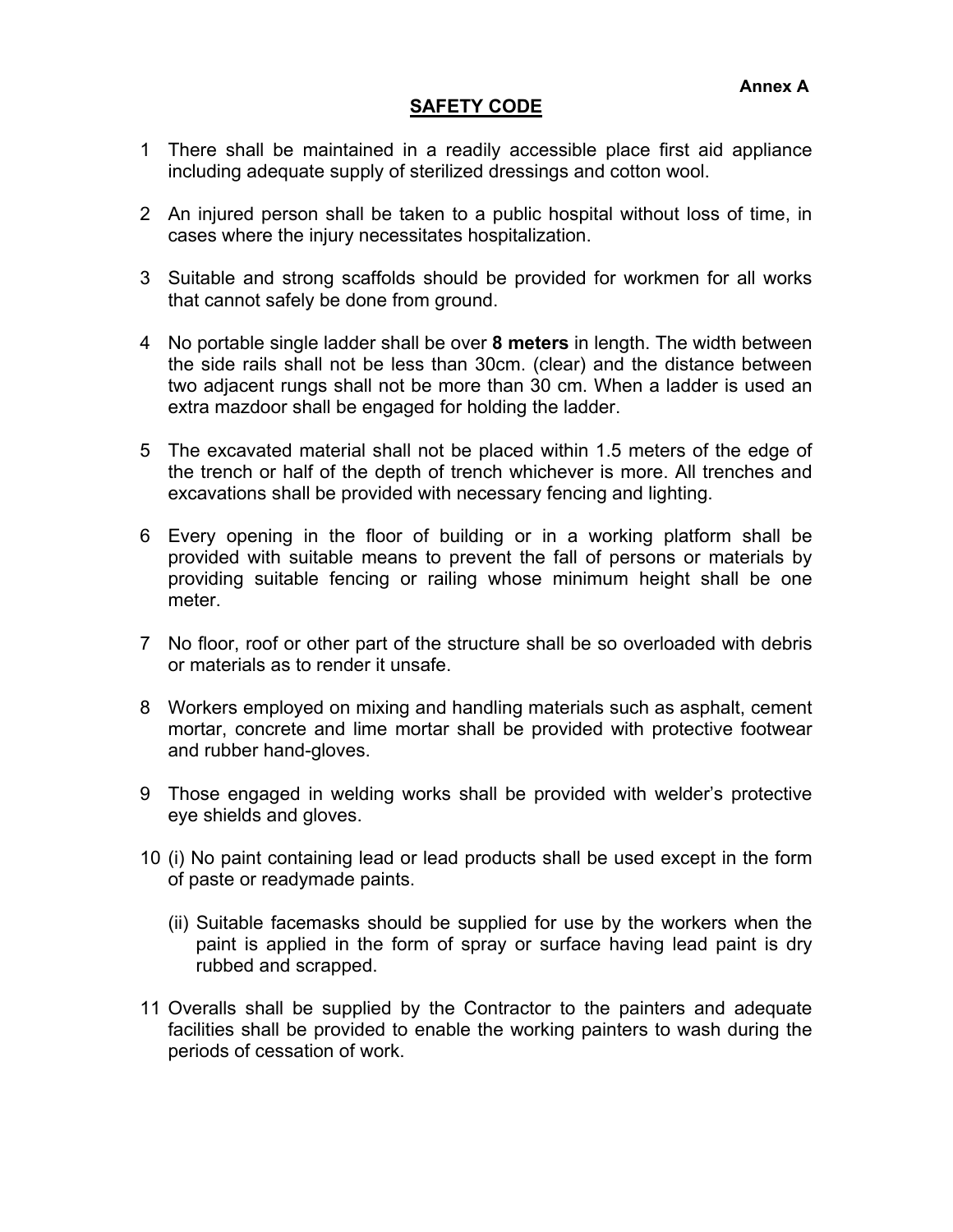- 12 Hoisting machines and tackle used in the works, including their attachments, anchorage and supports shall be in perfect condition.
- 13 The ropes used in hoisting or lowering material or as a means of suspension shall be of durable quality and adequate strength and free from defects.

Date

Signature of the Place **Contractor with seal**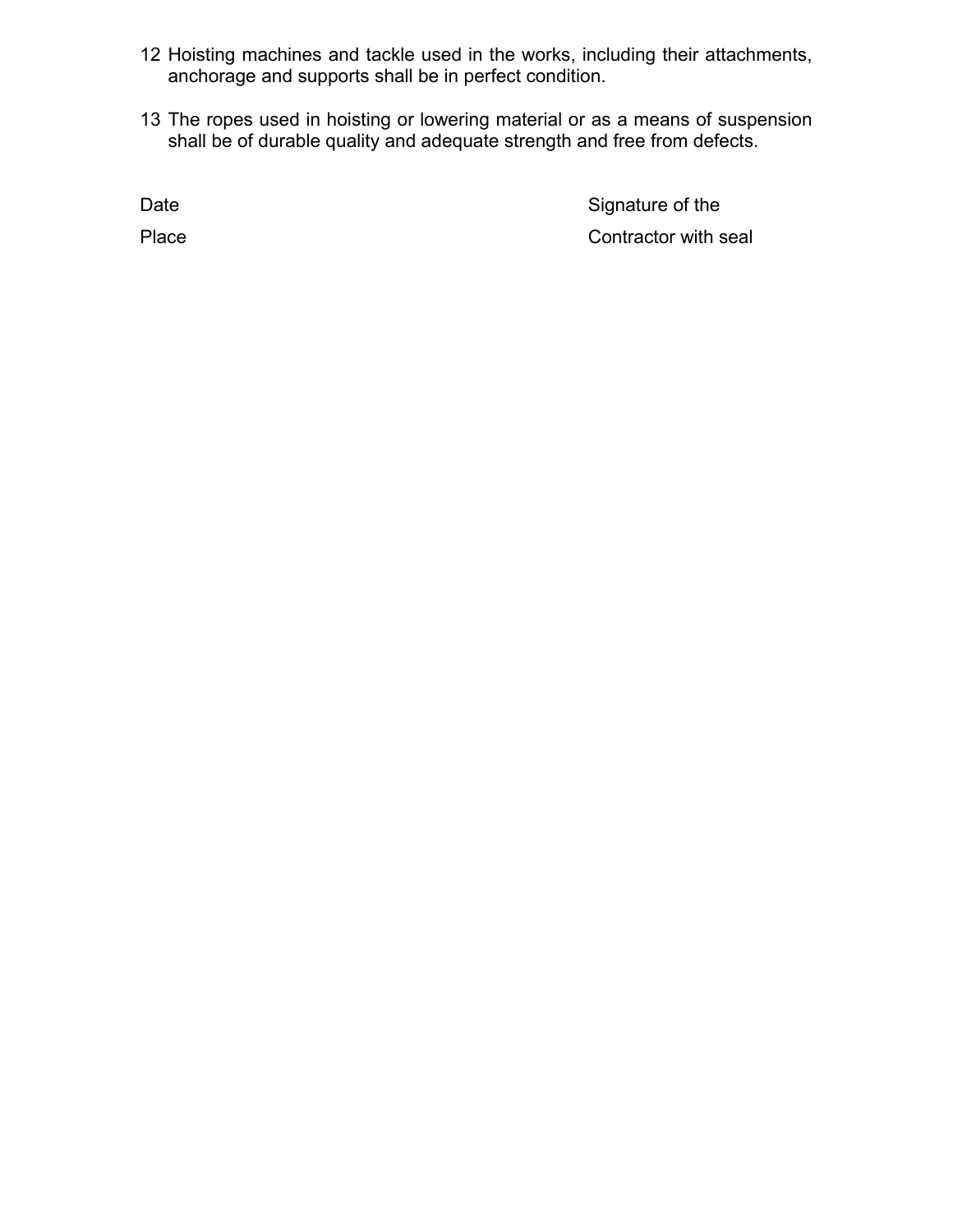## **Annual Maintenance Contract (Comprehensive) AMC for Room**

### **Air-Conditioners with stabilizer**

#### **at BMOP and Bank colonies**

| S.No. | <b>Description</b>                                                                                                                                                                                                                                                                                                                                                                                                                                 | Qty.  | Rate<br>(Monthly) | Amount<br>(Yearly) |
|-------|----------------------------------------------------------------------------------------------------------------------------------------------------------------------------------------------------------------------------------------------------------------------------------------------------------------------------------------------------------------------------------------------------------------------------------------------------|-------|-------------------|--------------------|
| A     | Rate for comprehensive<br>annual maintenence<br>contract to maintain Room air conditioners (of any<br>make) with stabilizers. The rates shall be inclusive of<br>all required spares including free replacement of<br>specific rating compressor, spares etc, If required, for<br>BMOP & various colonies. The rate shall include for<br>providing of two skilled & two un-skilled techenician<br>in the line to attend the complaint immediately. |       |                   |                    |
| 1     | 1.0T/ 1.5 T / 2.0 T Split AC --------- Total 160 nos.<br>(Non-Inverter & Inverter)                                                                                                                                                                                                                                                                                                                                                                 | 1 Job |                   |                    |
| 2     | 1.0T/ 1.5 T / 2.0 T Window AC-------- Total 159 nos.<br>(Non-Inverter & Inverter)                                                                                                                                                                                                                                                                                                                                                                  | 1 Job |                   |                    |
| 3     | 1.5T/2.0T Cassette AC-------------<br>Total 8 nos.<br>(Non-Inverter & Inverter)                                                                                                                                                                                                                                                                                                                                                                    | 1 Job |                   |                    |
| 4     | 3.0T/3.5T/4.0T/4.5T Tower AC ----- Total 18 nos.<br>(Non-Inverter & Inverter)                                                                                                                                                                                                                                                                                                                                                                      | 1 Job |                   |                    |
| 5     | 5.0T Ductable AC ----------------------- Total 3 nos.<br>(Non-Inverter & Inverter)                                                                                                                                                                                                                                                                                                                                                                 | 1 Job |                   |                    |
|       | <b>Yearly Total Amount=</b>                                                                                                                                                                                                                                                                                                                                                                                                                        |       |                   |                    |